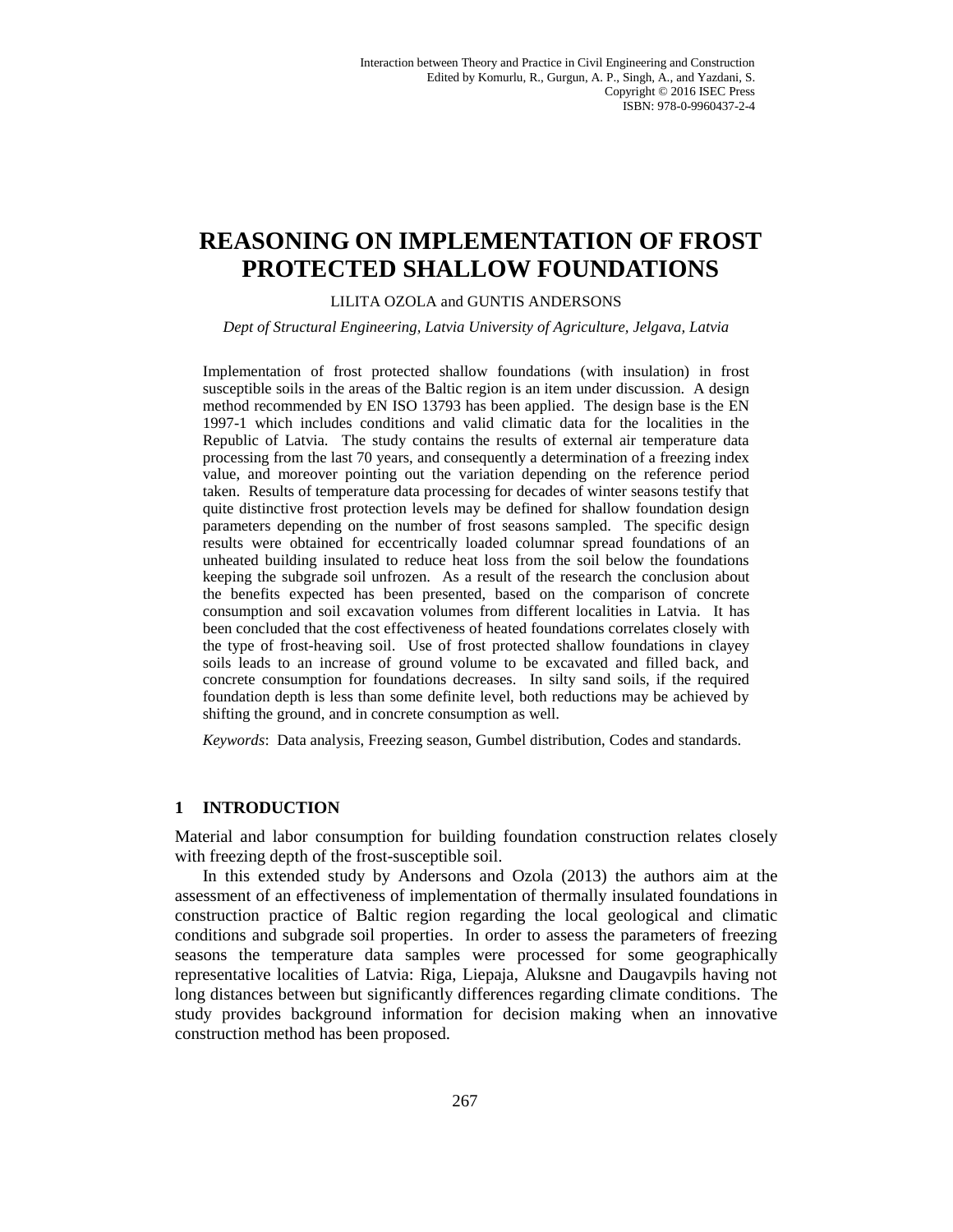#### **2 CHARACTERISTICS OF FROST SEASONS IN LATVIA**

#### **2.1 Analysis of Frost Season's Data**

Data of external air temperature where collected for 70 winter seasons from 1945/1946 until 2014/2015 from records of Meteorology stations in Riga, Liepaja, Aluksne and Daugavpils (External Air Temperature Data, 2015), see Figure 1 and Table 1.

Normally the freezing season characterizes the winter period when the differences between the freezing point ( $\theta_f = 0^\circ \text{C}$ ) and the daily mean external air temperature ( $\theta_{d,i}$ ) remain positive:  $(0-\theta_{d,i}) \geq 0$ . Temperature data of every winter season were displayed graphically in order to estimate the real freezing season period according to the specifications in Annex A of EN ISO 13793. There are great variations both in duration of the freezing season and in temperature range from year to year, as it is typical of coastal regions, see Table 1 and Figure  $2(a)$  for illustration. The graph of freezing seasons' average temperatures displays some trend of decrease as it is found from the trend line equation a decrement is in a range from -0.01˚ up to -0.02˚ per year, and a decrement of duration of a freezing season varies between 0.4 and 0.7 days per year.



Figure 1. Displacement of meteorological stations monitored in the territory of Latvia.

Table 1. Characteristics of frost seasons for different periods.

| Location   | <b>Maximal duration of</b><br>frost season in last<br>years, days |     |     | Minimal daily mean<br>temperature $(°)$ in frost<br>season in last  vears |         |         | <b>Minimal mean</b><br>temperature $(°)$ of frost<br>season in last  years |         |         |
|------------|-------------------------------------------------------------------|-----|-----|---------------------------------------------------------------------------|---------|---------|----------------------------------------------------------------------------|---------|---------|
|            |                                                                   |     |     |                                                                           |         |         |                                                                            |         |         |
|            | Riga                                                              | 148 | 138 | 138                                                                       | $-9.14$ | $-9.14$ | $-8.79$                                                                    | $-29.8$ | $-29.8$ |
| Liepaja    | 123                                                               | 121 | 116 | $-9.85$                                                                   | $-9.85$ | $-9.85$ | $-27.0$                                                                    | $-25.4$ | $-21.7$ |
| Aluksne    | 153                                                               | 153 | 153 | $-11.5$                                                                   | $-11.5$ | $-11.5$ | $-34.4$                                                                    | $-32.6$ | $-29.2$ |
| Daugaypils | 153                                                               | 153 | 153 | $-11.2$                                                                   | $-11.2$ | $-11.2$ | $-36.0$                                                                    | $-32.4$ | $-27.9$ |

The extreme value theory was used for estimation of confident parameters for design as the upper tails of distributions are of great significance. The Gumbel model is the most widely applied for extreme value distribution approximations (Kottegoda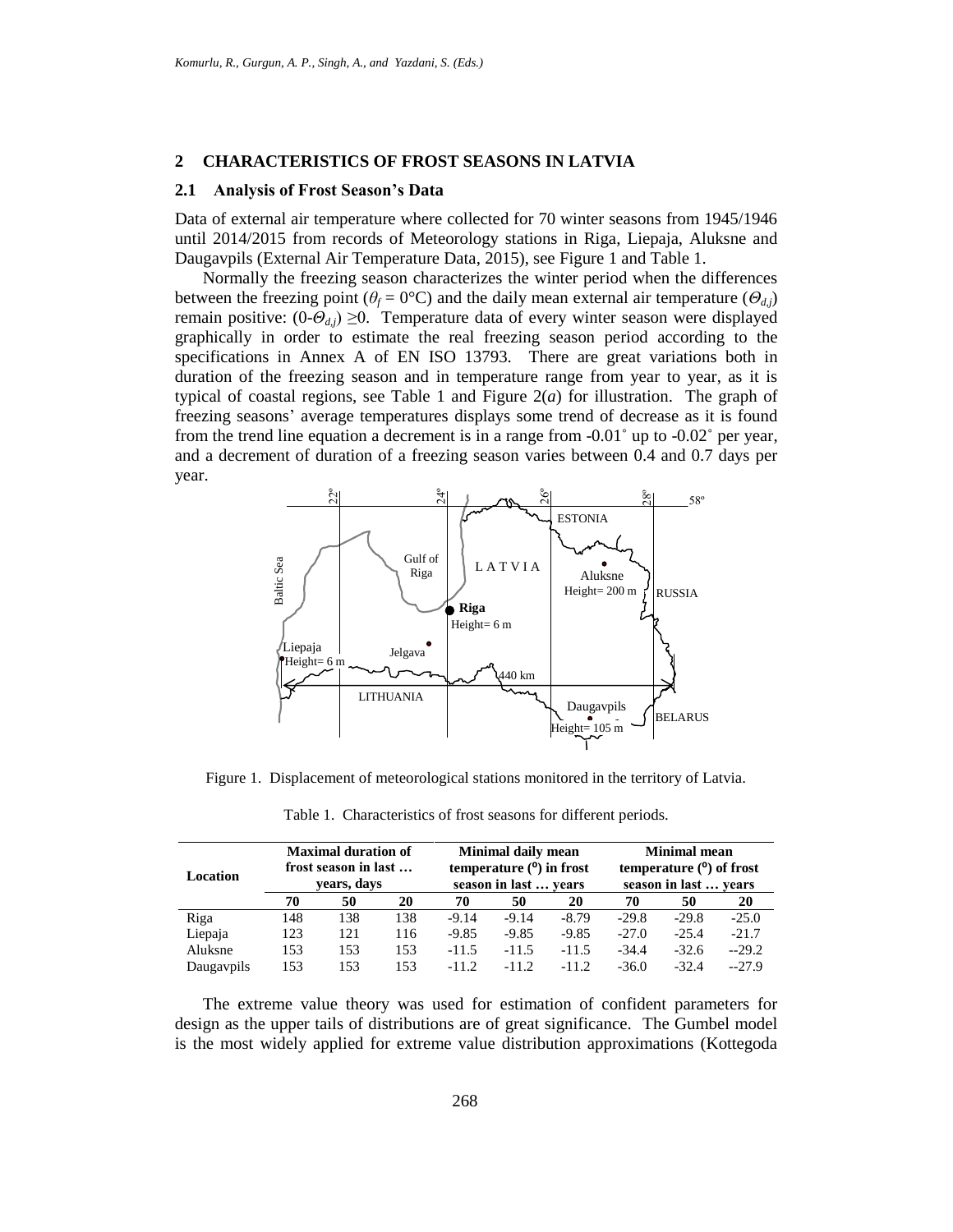2008). Data samples of temperature cumulates were verified using cumulative distribution function  $(G(z))$  of the Gumbel model defined as follows:

$$
G(z) = \exp\left(-e^{-(\Theta_{y,i} - Mod(\Theta))/\beta}\right),\tag{1}
$$

where  $\Theta_{y,i}$  is the cumulate of differences between the freezing point and the daily mean external air temperature, *Mod(θ)* is mode of data sample, and *β* is a positive real number. As it shown in Figure 2(*b*) Gumbel distribution shapes produce sufficiently good compatibility with data observed, and consequently we can use the probabilistic parameters recommended by the standard EN ISO 13793 with good reason.



Figure 2. Frost seasons data displays: (*a*) duration of frost seasons; (*b*) cumulative distribution of freezing temperature cumulates (data sample of Riga station, Mode=330 ˚K, *β*=220).

#### **2.2 Design Freezing Index for Reference Periods**

For design purposes the severity of the winter is characterized by the freezing index which is expressed as an annual average of the sum of the differences between the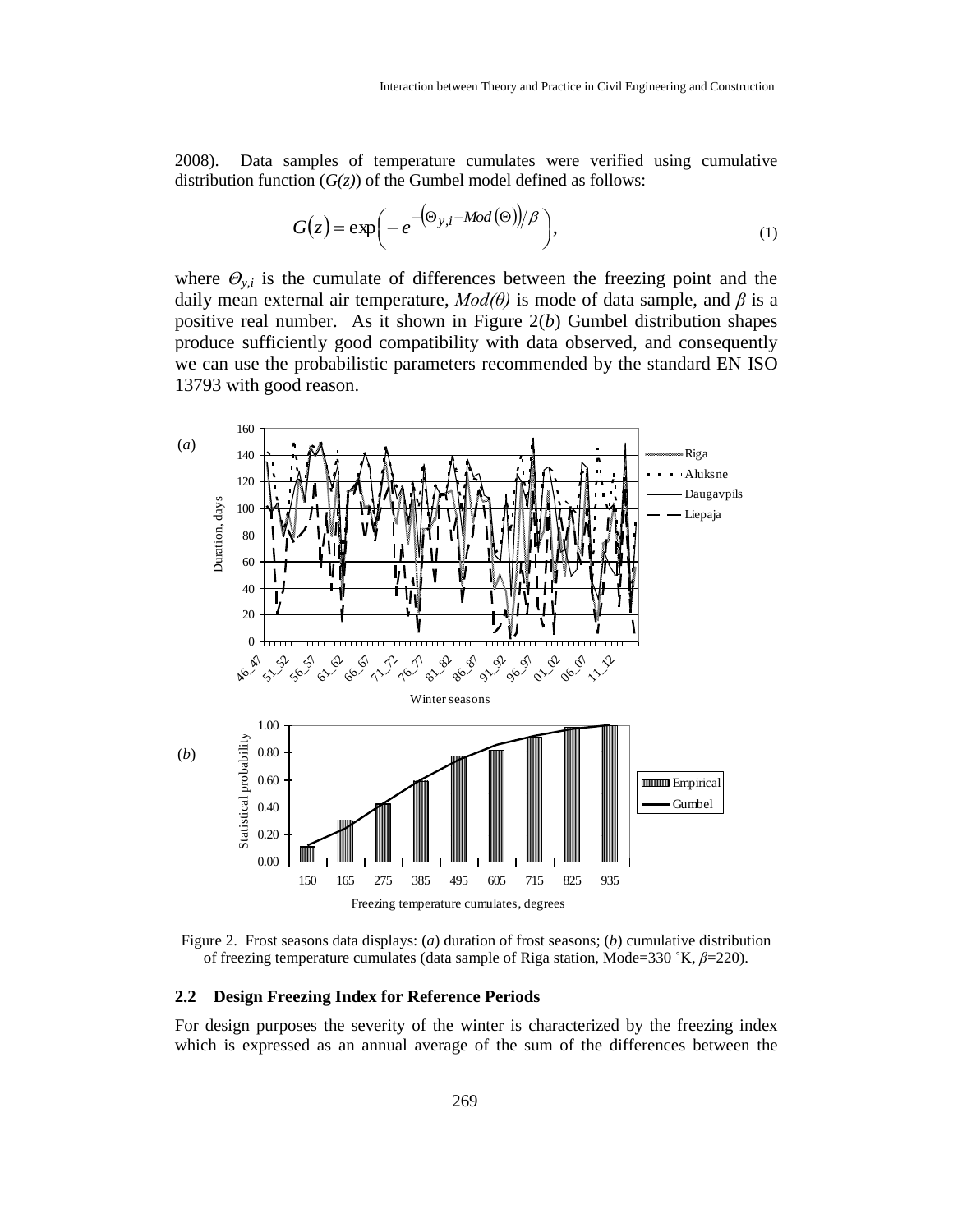freezing point and the daily mean external air temperature  $(0-\theta_f)$  in the freezing season multiplied by 24, and supplemented by a correction for the variation so that the value represented statistically may be exceeded once in *n* years for the locality concerned (EN ISO 13793). Thereby  $F_n$  has a 1 in *n* probability of being exceeded in a given winter. In this study the design freezing index  $F<sub>n</sub>$  has been calculated using equation (1) using real external air temperature data from records in meteorological stations.

$$
F_n = \frac{\sum_{i=1}^{m} \left( 24 \sum_{j=1}^{k} \left( 0 - \Theta_{d,i} \right) \right)}{m} + \frac{\sqrt{\sum_{i=1}^{m} \left( F_i - \overline{F} \right)^2 / (m-1)}}{s_y} (y_n - y)
$$
(2)

where  $\theta_{d,j}$  is the daily mean external air temperature the average of several readings for day *j*, in  ${}^{\circ}C$ ; *k* is a number of days in the freezing season, *m* is a number of winter seasons included,  $s_y$ ,  $y_n$  and  $y$  denote the reduced variable in the Gumbel distribution correspondingly to reference period *n*.

Table 2. Freezing index values for different temperature data reference period.

| Location   | Freezing index values in 'K. h depending on data reference years |        |        |        |        |        |        |  |  |  |
|------------|------------------------------------------------------------------|--------|--------|--------|--------|--------|--------|--|--|--|
|            | $n=70$                                                           | $n=60$ | $n=50$ | $n=40$ | $n=30$ | $n=20$ | $n=10$ |  |  |  |
| Riga       | 26933                                                            | 26581  | 25110  | 22782  | 20859  | 18983  | 16760  |  |  |  |
| Liepaja    | 20327                                                            | 20207  | 19184  | 17137  | 15130  | 13632  | 12300  |  |  |  |
| Aluksne    | 36145                                                            | 36079  | 34166  | 34244  | 30050  | 28495  | 26998  |  |  |  |
| Daugaypils | 33192                                                            | 33552  | 31268  | 29015  | 27036  | 25570  | 23205  |  |  |  |

#### **3 MODEL DESCRIPTION**

A single storey unheated building of a size 19x31 m in plan has been taken as a model for numerical testing of a frost protected shallow foundation. The main load bearing structure of the building is a planar steel frame (span 18 m, space 6 m) performed by restrained steel columns and simply supported roof trusses. The sizes of the rectangular pad of the foundation depend on the subgrade soil resistance but no less than the required size at the section of column restraint- 600x600 mm.

The freezing depth of the soil depends on both climatic conditions in area and the properties of the soil. For clayey soils at the locations within Latvia the characteristic frost depth values range from 1.20 up to 1.35 m. For an unheated building tested consequently the design depth of foundation  $(D_f)$  for clayey soils is defined  $D_f$  = 1.3×1.1≈1.4 m, but for silty sand *D*<sup>*f*</sup> = 1.3×1.1×1.2=1.7 m.

Characteristics of soils typical of locations in Latvia, such as clays, clay sands, sandy clays and silt sand were included. The design bearing capacity values of subgrade soils were determined according to Terzaghi's theory (Terzaghi 1996, Das 2006). The width of footing (B) has been found as optimal for the transmitting of forces from restrained columns. The capacity values of soil under footing to its width B = 1.2 m vary between 170 and 260 kPa depending on the soil type.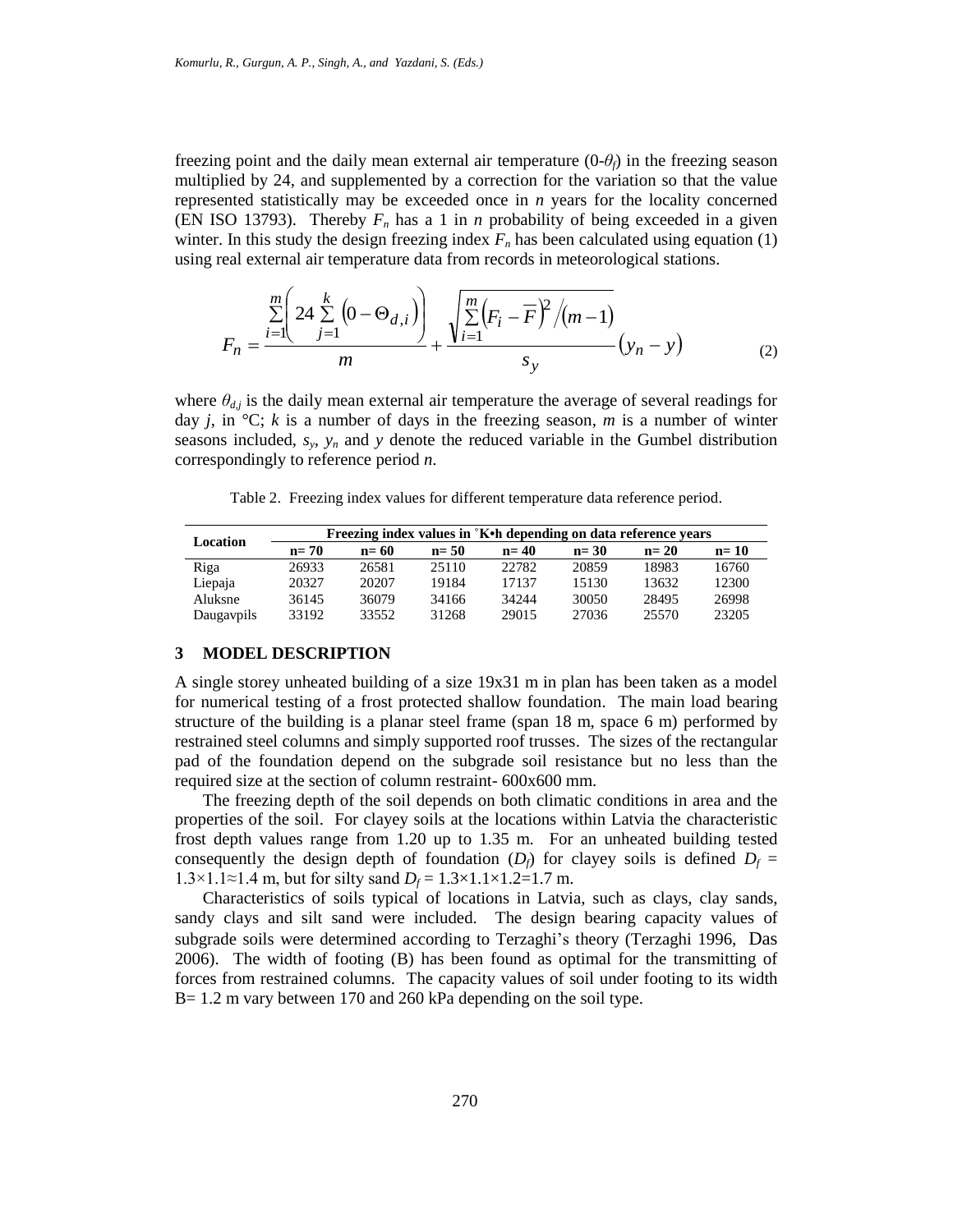# **4 RESULTS**

For this study extruded polystyrene Styrodur 4000CS (density 30 kg/m<sup>3</sup>) has been chosen as the insulation material used by practitioners in European countries, Canada and the United States in recent decades. The verified acceptable long-term (50 years) compressive stress for this material is declared at 180 kPa, creep deformation less than 2% , compression strength at 10% deformation – 180 kPa (Technical Data… BASF).

The concrete consumption for shallow foundations to be built in freezing depth has been estimated and compared with the one for insulated foundations, and it is found that savings may be achieved even two times, see Figure 3.

Cost-effectiveness of building depends considerably on the bulk of ground excavation needed for the foundation. The comparison of soil volumes to be moved during construction for insulated foundations as the ratio to deep ones depending on the depth of foundation has been illustrated in graphs in Figure 4. It is clear that frost protected shallow foundations are effective at a depth less than approximately 0.8 m.



Figure 3. Frost protected foundation: (*a*) section; (*b*) relative concrete consumption.



Figure 4. Ground excavation volumes versus depth: (*a*) for silty sands; (*b*) for clay soils.